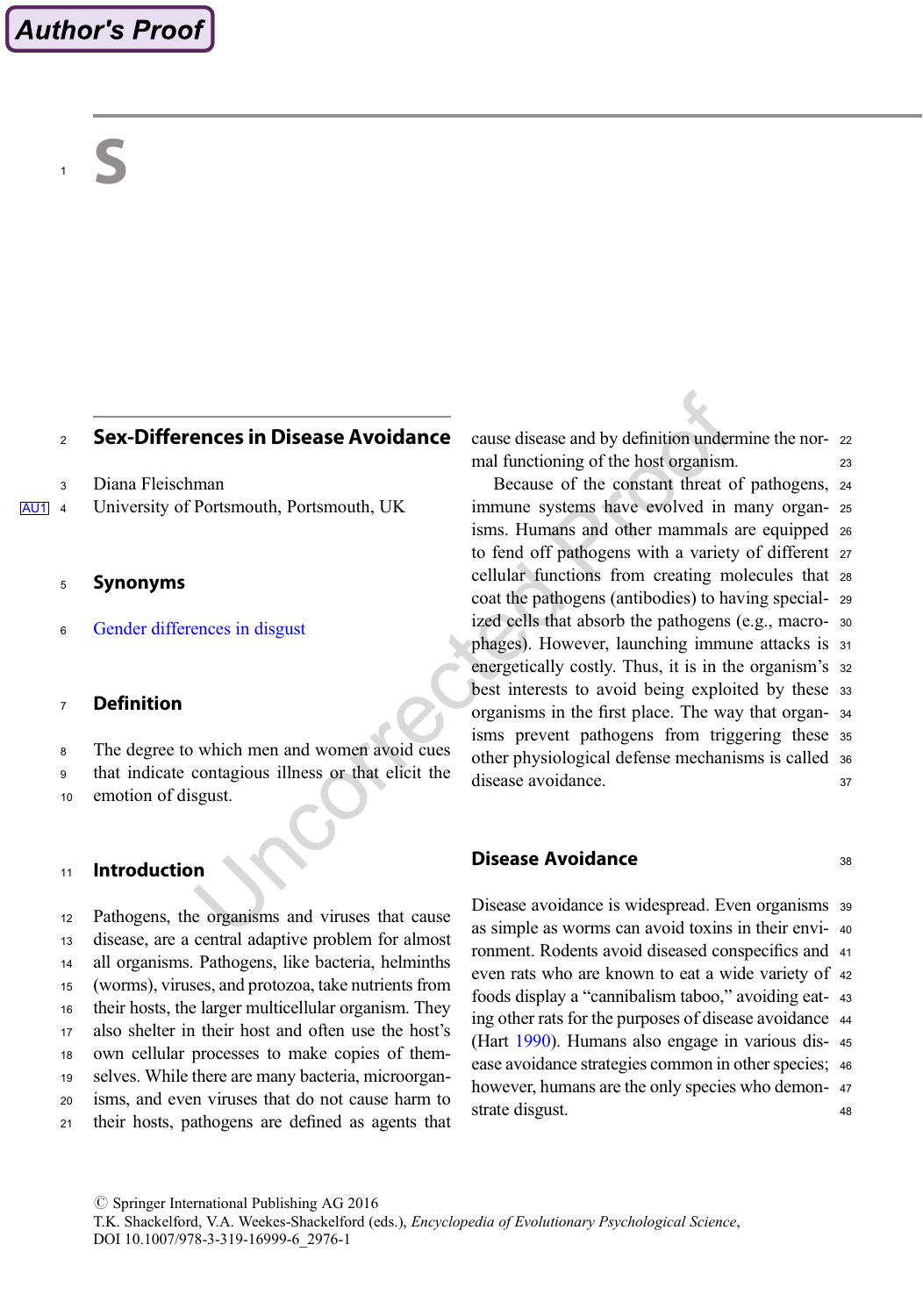### <sup>49</sup> Disgust

<sup>50</sup> The central adaptive function of disgust is thought

 to be to reduce the risk of infection by motivating distance from cues of pathogens. While so-called pathogen or disease avoidance disgust is likely central to its function, disgust also deters mating with humans who do not show signs of good genetic endowment (Tybur et al. 2013). Disgust is measured in humans in a variety of different ways, through word-based questionnaires, through image-based ratings, through measuring disgust facial expressions, and through behavioral tests (for a review see Fleischman 2014).

### 62 Differences in Disgust and Disease <sup>63</sup> Avoidance

 Decades of research have shown that there are robust sex differences in disgust sensitivity, defined here as the tendency to experience dis- gust. Women have been shown to be more disgust sensitive than men using verbal measures and across all domains (Fleischman 2014). Specifi- cally in the pathogen domain, women are more disgust sensitive when rating disgusting images (Curtis et al. 2004) and when engaging in disgust- ing tasks (e.g., eating a piece of feces-shaped fudge) (Rozin et al. 1999). As adults, women are more likely to develop obsessive–compulsive dis- order, more likely to present with cleaning com- pulsions and contamination obsessions (Altemus et al. 2014). In nonclinical samples, women score higher than men on measures of OCD-related contamination fear (Mancini et al. 2001).

 Sexual disgust has been shown to be very different between men and women. In studies using the established three domains of disgust scale, the largest sex difference is in the sexual  $\overline{A\cup 2}$  as domain (d (475) = 1.44 as compared to the path-86 ogen domain  $(475) = 0.32$  (Tybur et al. 2011). Women are less inclined toward casual sex and more disgusted by pornography than men (Koukounas and McCabe 1997). Finally, while sexually aroused men have been shown to have reduced disgust sensitivity, sexually aroused <sup>91</sup> women do not always show this effect and may <sup>92</sup> even show increased pathogen disgust sensitivity <sup>93</sup> (for a review, see Fleischman 2014). <sup>94</sup>

# **Functional Reasons for Sex Differences** 95 in Disgust Sensitivity and the sense of  $96$

Compared to men, women have faced unique <sup>97</sup> circumstances over evolutionary history that <sup>98</sup> may have led to heighted pathogen disgust sensi- <sup>99</sup> tivity. Women show changes in immunity across <sup>100</sup> the menstrual cycle and as a function of pregnancy <sup>101</sup> that make them vulnerable to disease. Women also 102 must protect children and infants who are vulner- <sup>103</sup> able from disease, perhaps making pathogen dis- <sup>104</sup> gust sensitivity more important (Curtis <sup>105</sup> et al. 2004). Finally, women are uniquely able to <sup>106</sup> pass on sexually transmitted and other infections <sup>107</sup> to their offspring during pregnancy, birth, and <sup>108</sup> lactation (Fleischman 2014; Madkan <sup>109</sup> et al. 2006). Men's greater propensity for risk <sup>110</sup> taking more generally might also be contributing <sup>111</sup> factor to their relatively lower disgust sensitivity. 112

There are several adaptive reasons why women 113 might have heightened sexual disgust. Women <sup>114</sup> can have fewer offspring than men and have a <sup>115</sup> greater burden of parental investment. Thus, they <sup>116</sup> have less to gain from engaging in promiscuous 117 sex. If sexual disgust serves to prevent one from <sup>118</sup> engaging in sexual activity with someone who is <sup>119</sup> not genetically fit, men have less to lose and thus <sup>120</sup> lower disgust sensitivity in this domain. Anatom- <sup>121</sup> ical differences between men and women lead to <sup>122</sup> large differences in rate of infection and disease <sup>123</sup> burden for sexually transmitted disease. Women <sup>124</sup> have a greater area of mucous membranes and <sup>125</sup> experience more damage during intercourse. In <sup>126</sup> women, the fallopian tubes open into a central <sup>127</sup> pelvic cavity making them much more likely to <sup>128</sup> get systemic infection from bacteria that are sex- <sup>129</sup> ually transmitted. Women with a sexually trans- <sup>130</sup> mitted infection are much more likely to die or <sup>131</sup> become sterile (Madkan et al. 2006). 132